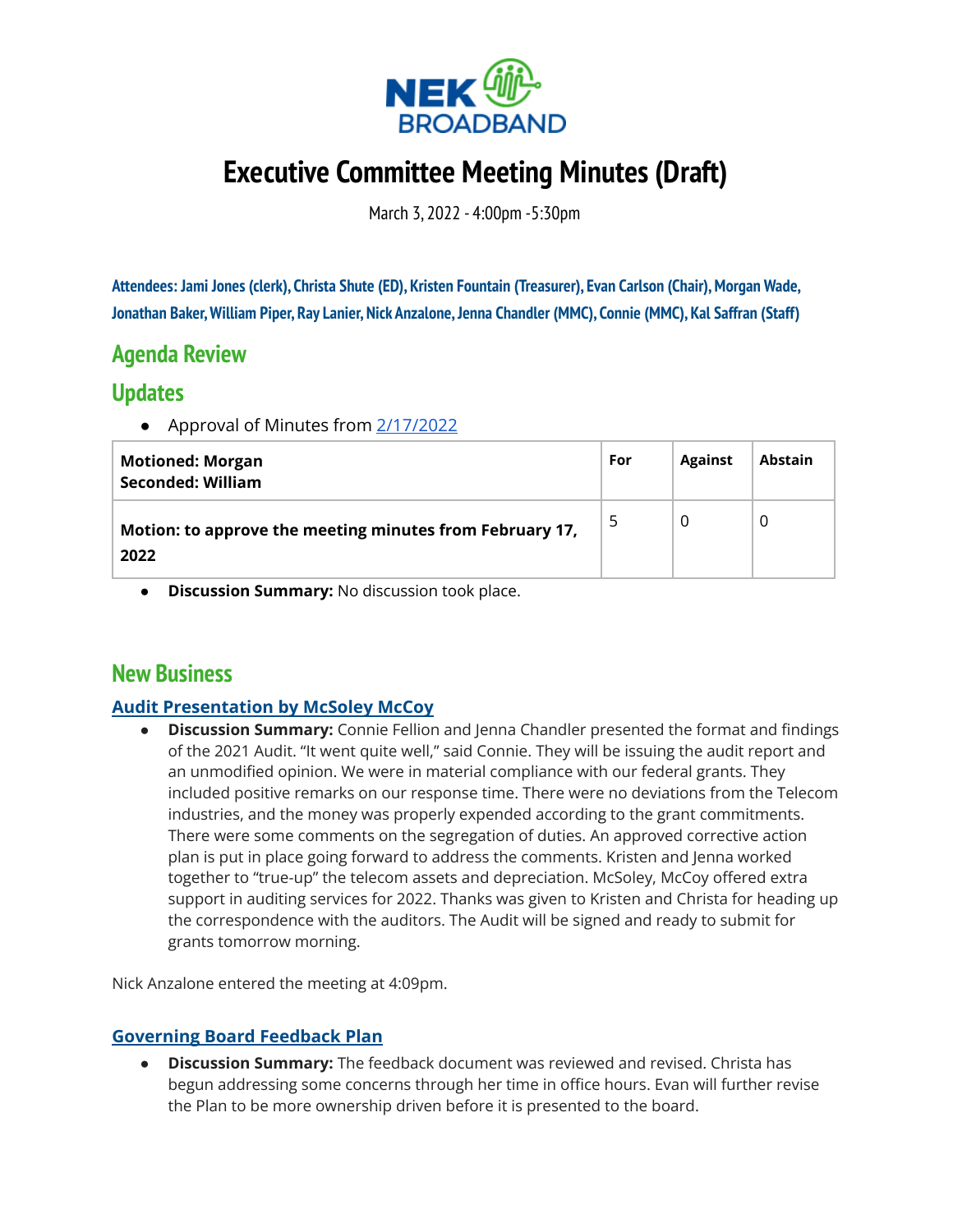#### **ReConnect Update and Vote**

| <b>Motioned: Morgan</b><br>Seconded: Nick                                                                                 | For | <b>Against</b> | <b>Abstain</b> |
|---------------------------------------------------------------------------------------------------------------------------|-----|----------------|----------------|
| Motion: Motion to modify the previous funding resolution<br>for the ReConnect Grant from \$21 million up to \$22 million. | 6   |                |                |

**● Discussion Summary:** Christa requested a revised funding resolution for the ReConnect grant for \$21.5 mil (up to \$22 mil) which includes 5% contingency funds. We have received a letter from the VCBB of congratulations on being able to apply for the Construction Grant. We will need to update the business plan to reflect the updates and new strategy for future grant applications and funding. The updates and strategies have been reviewed and approved by the Governing Board in the previous meetings.

#### **Conflict of Interest Policy**

**● Discussion Summary:** We currently have a policy in place. Jonathan wrote up a more extensive policy which asks board members, contractors, and partners to disclose other agreements which would be defined as a conflict of interest with the mission and vision of NEK Broadband. The Policy is timely with the next steps and will be presented to the Board for the Annual Meeting.

#### **Governing Board Agenda**

- Board feedback review
- Audit Summary- for Reconnect and Bond Market (10min)
- Partnership Agreements?
- Reappointment (Annual Meeting Reminder), join committees/date/working groups
- ARPA funding/ town hall review?
- Affordability Discussion?

Jonathan left at 5:01pm Quorum is now 5

#### **Partnership Agreements: WCVT Retail; WCVT Network; NRTC Design; WEC**

| <b>Motioned: Morgan</b> | For | <b>Against</b> | Abstain |
|-------------------------|-----|----------------|---------|
| Seconded:               |     |                |         |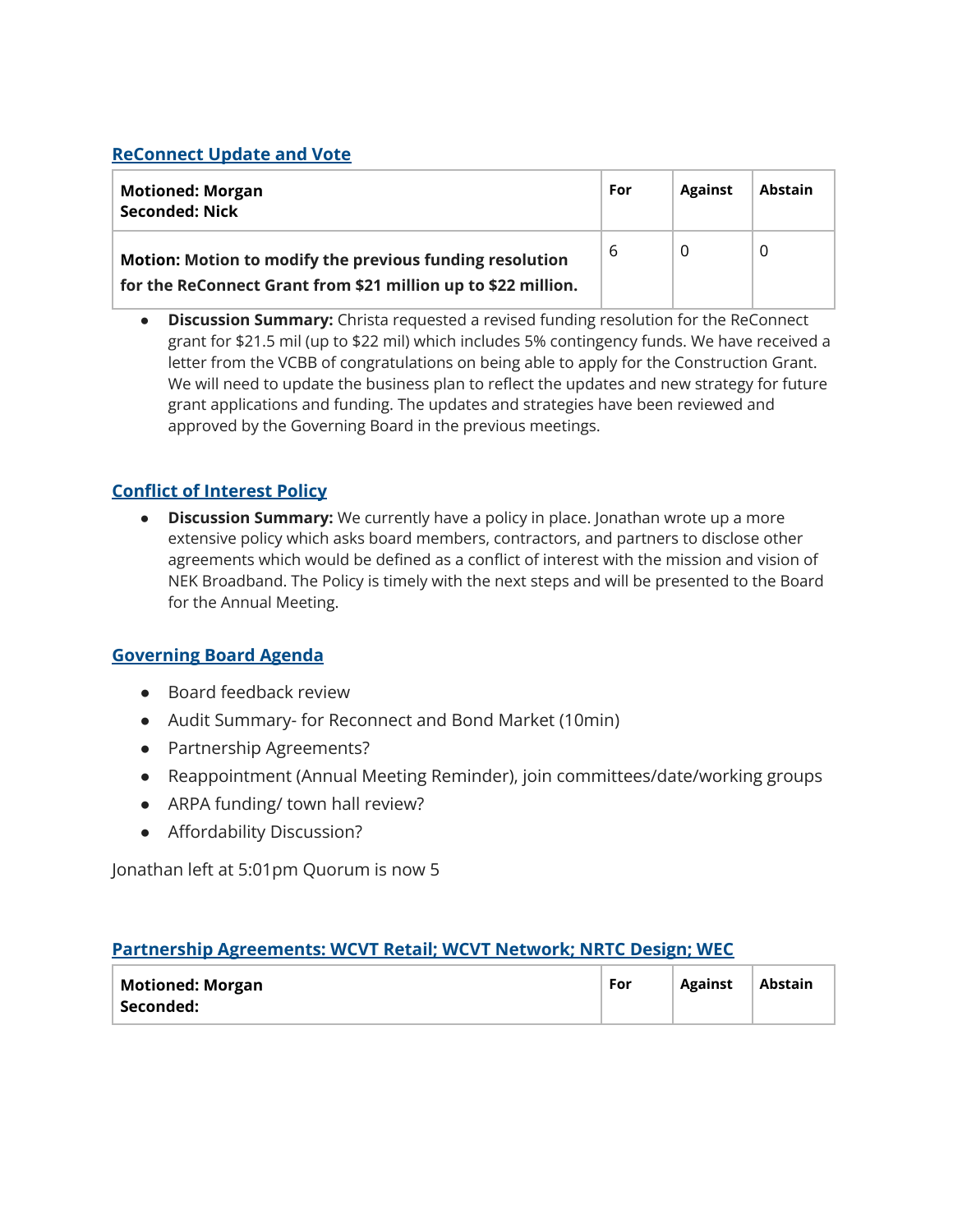| Motion: Motion to find that the premature disclosure of | 5 |  |
|---------------------------------------------------------|---|--|
| Partnership Agreements would substantially disadvantage |   |  |
| the CUD were it to be made public.                      |   |  |
|                                                         |   |  |

| Motioned:<br>Seconded:                                     | For | <b>Against</b> | <b>Abstain</b> |
|------------------------------------------------------------|-----|----------------|----------------|
| Motion: Motion to enter Executive Session under 1 VSA 313. | 5   |                |                |

| <b>Motioned: Ray</b><br>Seconded: Nick           | For | <b>Against</b> | <b>Abstain</b> |
|--------------------------------------------------|-----|----------------|----------------|
| <b>Motion: Motion to exit Executive Session.</b> | 5   |                | O              |

- **● Discussion Summary:** No public discussion took place. No action was taken in Executive Session. The Executive Committee left Executive Session at 5:46pm.
- The next meeting will be Sunday at 5:30pm.

# **Other Business**

### **Adjourn**

| <b>Motioned: William</b><br>Seconded: Ray | For | <b>Against</b> | <b>Abstain</b> |
|-------------------------------------------|-----|----------------|----------------|
| <b>Motion: Motion to adjourn.</b>         | ∽   |                |                |

**● Discussion Summary:** No discussion took place

Respectfully Submitted, Jami Jones, NEK Broadband, Clerk

### **Action Items**

| <b>Deadline</b><br><b>Assigned to</b><br><b>Action</b> |
|--------------------------------------------------------|
|--------------------------------------------------------|